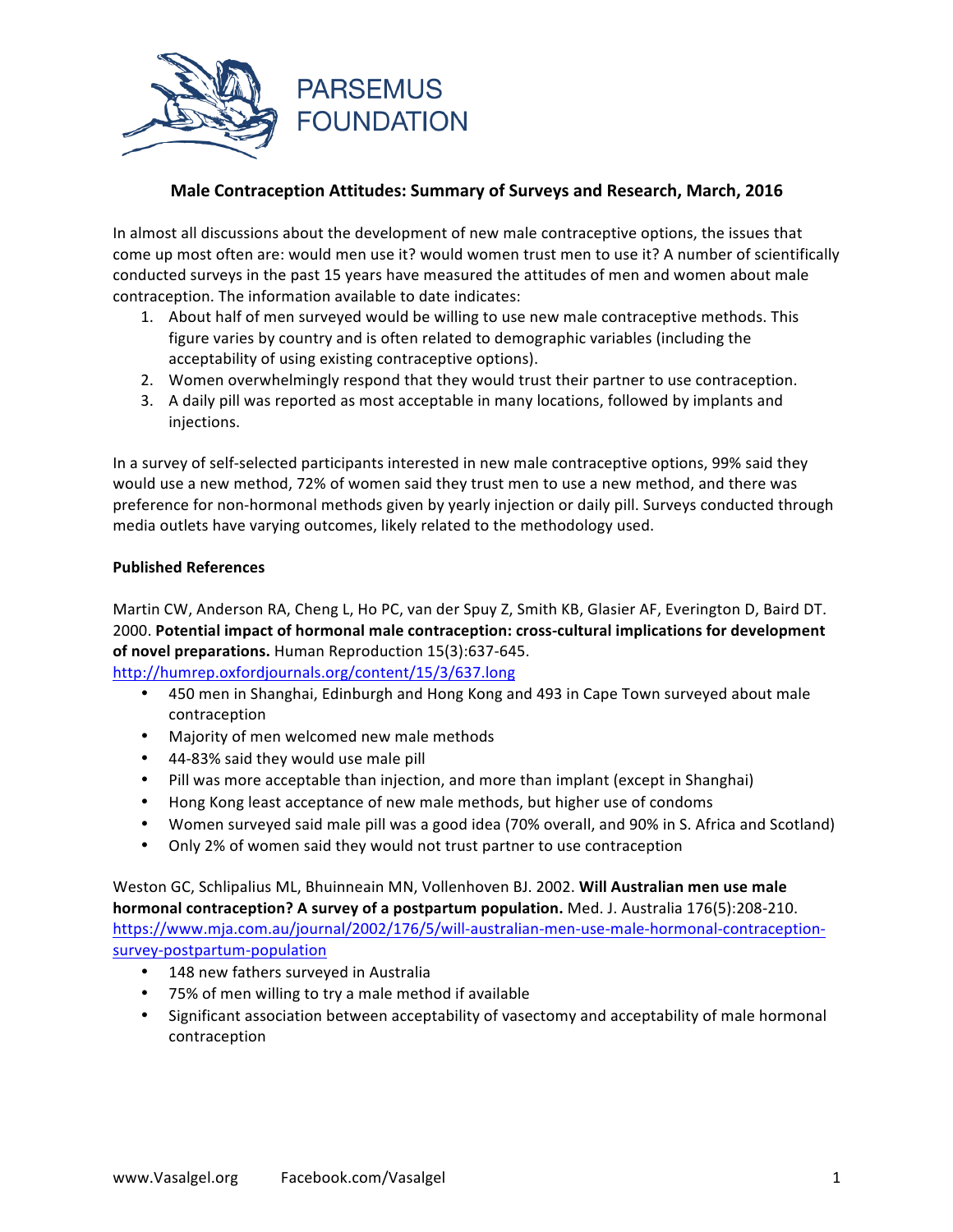Heinemann K, Saad F, Wiesemes M, White S, Heinemann L. 2005. **Attitudes toward male fertility** control: results of a multinational survey on four continents. Human Reproduction 20(2):549-556. http://humrep.oxfordjournals.org/content/20/2/549.long

- 9000 men surveyed in Europe (France, Germany, Spain, Sweden); North America (USA); Central/South America (Argentina, Brazil, Mexico); and Asia (Indonesia)
- 55% of the current survey respondents reported being willing, or very willing, to use a new method of male fertility control as described in the study, with favorable response rates ranging from 28.5% in Indonesia to 71.4% in Spain
- Demographic characteristics that were found to be important predictors of a willingness to consider the use of male fertility control included educational and income levels, current use of contraception, and the acceptance of vasectomy
- Daily pill was most acceptable in all countries except Indonesia; yearly implant was second in European countries but lowest in Latin American and Indonesian countries

# Marcell AV, Plowden K, Bowman SM. 2005. Exploring older adolescents' and young adults' attitudes regarding male hormonal contraception: applications for clinical practice. Human Reproduction 20(11):3078-3084.

http://humrep.oxfordjournals.org/content/20/11/3078.full.pdf

- Interviewed 30 young African American men and women about male hormonal contraception
- 67% had positive impressions of male contraception
- 85% of women said they would trust their partner to use contraception
- 60% of men said that they would use male contraception if available

Eberhardt J, van Wersch A, Meikle N. 2009. Attitudes towards the male contraceptive pill in men and **women in casual and stable sexual relationships.** J Fam Plann Reprod Health Care 35(3):161-5. http://jfprhc.bmj.com/content/35/3/161.full.pdf

- 220 men and women (matched on age and relationship type) surveyed in England about male pill
- Used a ranking scale from 1 (not true) to 4 (exactly true)
- Attitude toward male pill had slightly positive rank of 2.8 overall, with more women having a positive attitude than men
- Effective use of a male pill had a 2.2 rank overall, with men having more positive rankings than women

Glasier et al., 2010. Acceptability of contraception for men: a review. Contraception 82(5).453-456. https://www.ncbi.nlm.nih.gov/pubmed/20933119 (abstract)

- Review of current contraceptive use and attitudes about hormonal contraception
- Surveys indicated at least 25% of men, and substantially more in most countries, would consider using hormonal contraception
- Despite commonly expressed views to the contrary, most women would trust their male partner to use a hormonal method

Dorman E, Bishai D. 2012. **Demand for male contraception.** Expert Rev Pharmacoecon Outcomes Res. 12(5):605–613.

http://www.medscape.com/viewarticle/775627

• Review of attitudes about male contraceptives, including clinical trials, surveys and secondary data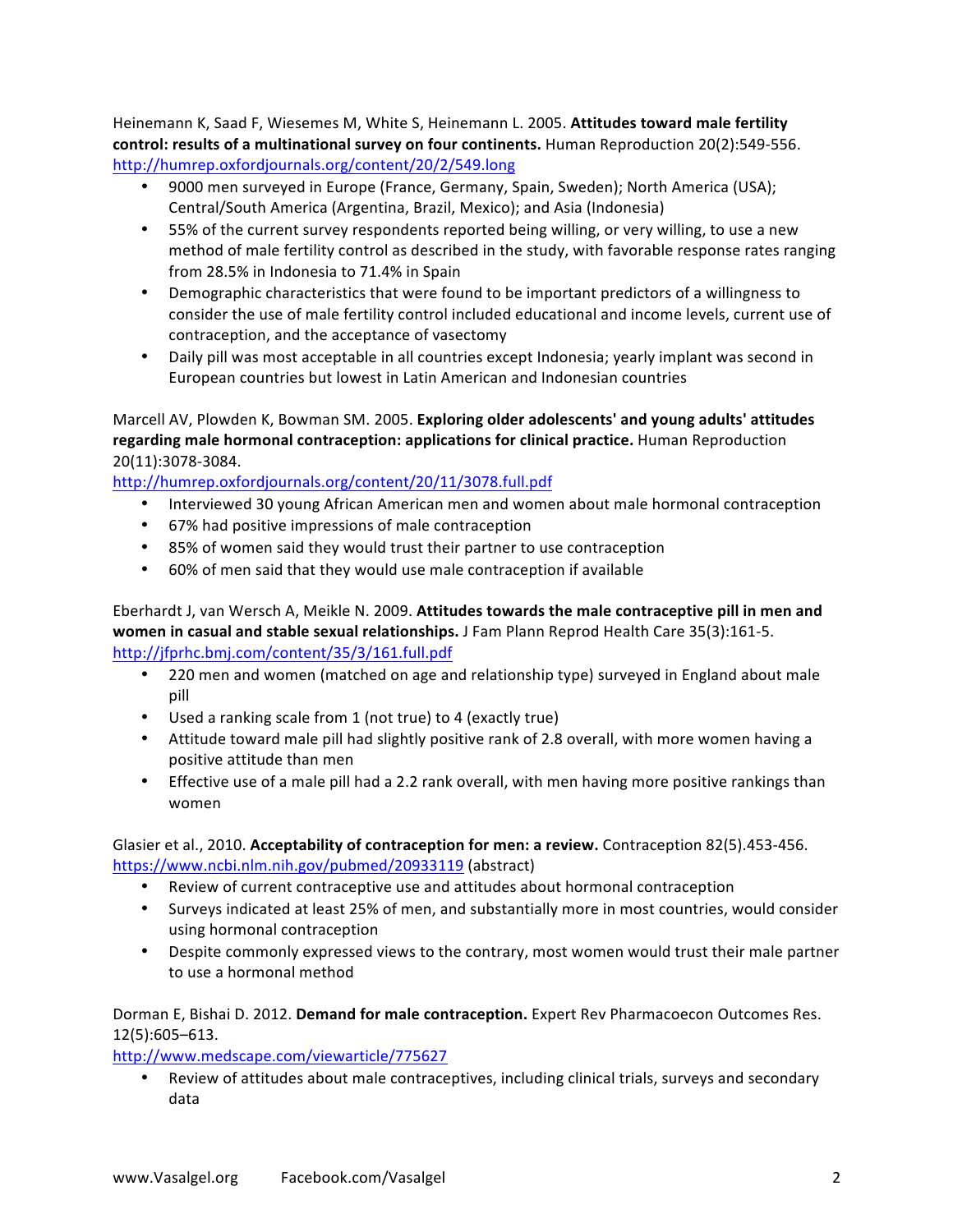- Estimated at least 44 M potential users of male contraception based on a conservative 25% of Heinemann survey results
- Estimating male contraceptive use based on current use or data in the U.S.: 50% of nevermarried fathers (9% of U.S. population) =  $4.5M$ ; 50% of married condom users (7.5% of U.S. pop)  $= 3.7M$ ; 50% of vasectomy customers (6% of U.S. pop) = 3 M

## **Unpublished survey**

## **MaleContraceptives.org survey 2006-2008**

- Self-selected men seeking information on new methods from website
- 1,930 men (75%) and women (25%) participated in the survey from September 2006 to September 2007
- The majority of respondents live in the U.S. (75%), the U.K. or Canada (6% each), or Australia (3%)
- The majority of respondents (80%) do not have children; 9% have one child; 7% have two children; the remaining 4% have three or more children
- 85% of respondents are married, in a committed relationship, or dating
- Reasons for discontinuing birth control: Unpleasant side effects (67%); inconvenience (52%); health risks (35%); the method not effective enough (21%); too expensive (18%)
- Three-quarters of men report sharing the decision about what type of contraceptive to use with their partners; women are three times as likely to report choosing what type of birth control to use without discussing it with their partner
- 99% of male respondents would use a new male contraceptive
- Upper third of contraceptive choice: 61% prefer systemic non-hormonal drug; 42% systemic hormonal drug; 29% systemic immunization; 27% vas deferens implant; 21% application of local heating; 20% modified underwear
- Yearly injection was most preferred delivery method followed by daily pill
- 72% of women trust men to use a new male contraceptive

The survey continued and another summary included 3,724 men and women (through Aug 2008). The results are generally same as above.

- 59% of men wanted new contraceptive options because they desired autonomous control over their fertility; one-third wanted to share the burden of family planning with their partners
- Couples in this sample were 2-4 times more likely to use condoms, fertility awareness, and withdrawal than the national average

### **Surveys in the media**

### **VoucherCodesPro.co.uk survey 2015**

- Survey reported in news media (The Telegraph)
- 2,681 men (over 18 and in relationships for at least six months) in England
- 11% would be happy to take the male pill
- Reasons cited by the other 89% were a fear of long term repercussions (29%) and belief that 'women should take responsibility for contraception' (24%)